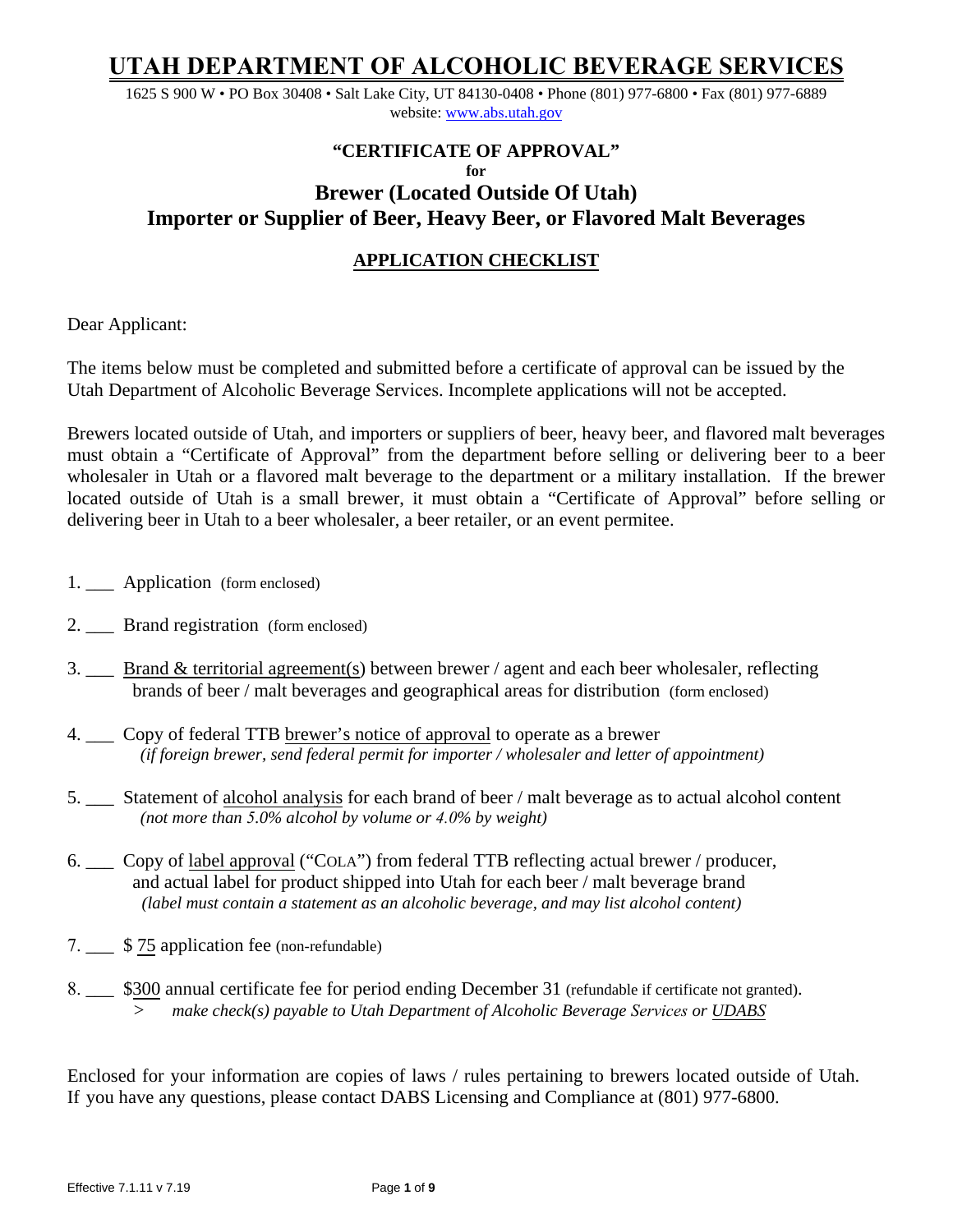1625 S 900 W • PO Box 30408 • Salt Lake City, UT 84130-0408 • Phone (801) 977-6800 • Fax (801) 977-6889 website: www.abs[.utah.gov](http://www.abc.utah.gov/)

## **"CERTIFICATE OF APPROVAL" Application for a BREWER (Located Outside Of Utah), or IMPORTER or SUPPLIER of Beer, Heavy Beer, or Flavored Malt Beverages**

*NOTE*: Please complete this application in the name of the actual producer of the beer / malt beverage products, and list additional information regarding importing agent holding a federal permit (see #10).

| 1. Business Name of Actual Brewing Company                                                                |        |      |                     |     |                                    |
|-----------------------------------------------------------------------------------------------------------|--------|------|---------------------|-----|------------------------------------|
|                                                                                                           |        |      |                     |     |                                    |
| 2. Name of Brewing Ownership Entity (as listed in #9)                                                     |        |      |                     |     |                                    |
|                                                                                                           |        |      |                     |     |                                    |
| 3. TTB Federal Permit # (if U.S. Brewer)                                                                  |        |      |                     |     | * please attach copy of TTB permit |
|                                                                                                           |        |      |                     |     |                                    |
| 4. Location Address                                                                                       |        |      |                     |     |                                    |
| <b>Street</b>                                                                                             |        | City | <b>State</b>        | Zip | Country                            |
| 5. Mailing Address                                                                                        |        |      |                     |     |                                    |
| <b>Street</b><br><b>or</b>                                                                                | PO Box | City | <b>State</b>        | Zip | Country                            |
| 6. Business Phone $(s)$                                                                                   |        |      | Fax                 |     |                                    |
|                                                                                                           |        |      |                     |     |                                    |
| 7. Contact person                                                                                         |        |      | <b>Phone Number</b> |     |                                    |
|                                                                                                           |        |      |                     |     |                                    |
| 8. Local Representative (if any)                                                                          |        |      | <b>Phone Number</b> |     |                                    |
|                                                                                                           |        |      |                     |     |                                    |
| 9. Ownership Entity (Check appropriate box and provide information in space below or attach sheet)        |        |      |                     |     |                                    |
| Individual (List information for individual)                                                              |        |      |                     |     |                                    |
| Partnership (List information for all partners owning at least 20% of company)                            |        |      |                     |     |                                    |
| Corporation (List information for stockholders owning at least 20% of company and all corporate officers) |        |      |                     |     |                                    |
| Limited Liability Company / LLC (List information for members owning at least 20% of company)             |        |      |                     |     |                                    |

| <b>TITLE</b> | <b>FULL NAME</b> | <b>PLACE OF RESIDENCE</b> | % OWNED   BIRTH DATE |
|--------------|------------------|---------------------------|----------------------|
|              |                  |                           |                      |
|              |                  |                           |                      |
|              |                  |                           |                      |
|              |                  |                           |                      |
|              |                  |                           |                      |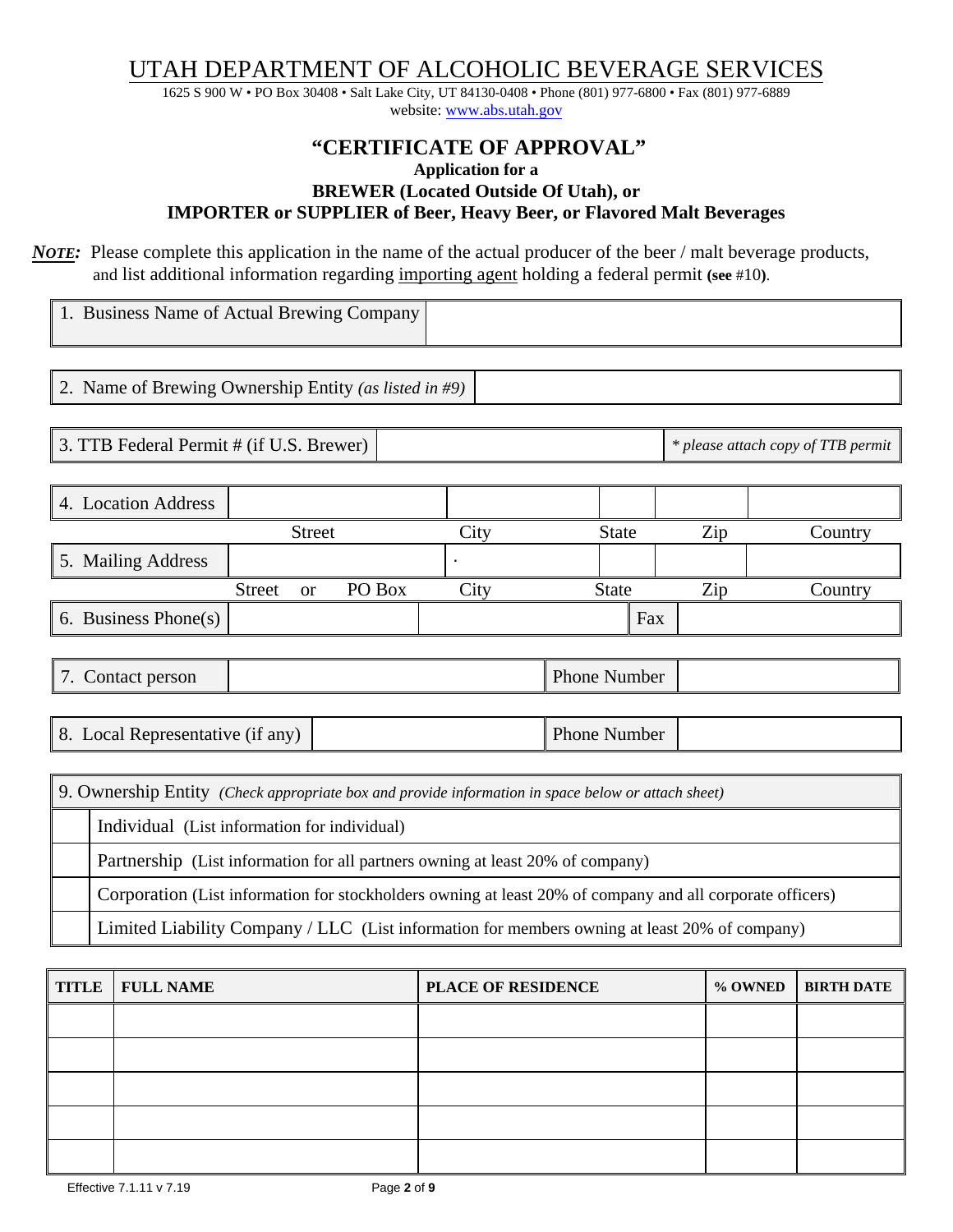### **10. Importing Company:** Is a U.S. importer involved in the distribution / marketing of beer / malt beverages ? **[ ] Yes [ ] No** *If yes, please list information below:*

| 11. Name of U.S. Importer         |                             |
|-----------------------------------|-----------------------------|
|                                   |                             |
| 12. Registered Trade Names        |                             |
|                                   |                             |
| 13. TTB Federal Permit #          | Permit Type                 |
|                                   |                             |
| 14. Mailing Address               |                             |
| Street or PO Box                  | Zip<br>City<br><b>State</b> |
| 15. Business Phone(s)             | Fax                         |
|                                   |                             |
| 16. Contact person                | <b>Phone Number</b>         |
|                                   |                             |
| 17. Local Representative (if any) | <b>Phone Number</b>         |

18. Applicant agrees as a condition of issuing the certificate that they have read and will abide by the provisions of the Alcoholic Beverage Control Act (Title 32B, Utah Code), all rules and directives of the department, and understands that failure to adhere thereto shall constitute grounds for a fine, suspension or revocation of said certificate.

19. The undersigned acknowledges that they have read and understands the statements made herein, certify that the information contained herein is true and correct, and that execution of this application is done voluntarily and by authorization of said organization.

Dated this \_\_\_\_\_\_ day of \_\_\_\_\_\_\_\_\_\_\_\_\_\_\_\_\_\_\_\_\_\_\_\_\_\_\_\_\_, .

\_\_\_\_\_\_\_\_\_\_\_\_\_\_\_\_\_\_\_\_\_\_\_\_\_\_\_\_\_\_\_\_\_\_\_\_ Applicant / Business Name

Authorized Signature

 $\overline{\phantom{a}}$  ,  $\overline{\phantom{a}}$  ,  $\overline{\phantom{a}}$  ,  $\overline{\phantom{a}}$  ,  $\overline{\phantom{a}}$  ,  $\overline{\phantom{a}}$  ,  $\overline{\phantom{a}}$  ,  $\overline{\phantom{a}}$  ,  $\overline{\phantom{a}}$  ,  $\overline{\phantom{a}}$  ,  $\overline{\phantom{a}}$  ,  $\overline{\phantom{a}}$  ,  $\overline{\phantom{a}}$  ,  $\overline{\phantom{a}}$  ,  $\overline{\phantom{a}}$  ,  $\overline{\phantom{a}}$ 

 $\frac{1}{2}$  ,  $\frac{1}{2}$  ,  $\frac{1}{2}$  ,  $\frac{1}{2}$  ,  $\frac{1}{2}$  ,  $\frac{1}{2}$  ,  $\frac{1}{2}$  ,  $\frac{1}{2}$  ,  $\frac{1}{2}$  ,  $\frac{1}{2}$  ,  $\frac{1}{2}$  ,  $\frac{1}{2}$  ,  $\frac{1}{2}$  ,  $\frac{1}{2}$  ,  $\frac{1}{2}$  ,  $\frac{1}{2}$  ,  $\frac{1}{2}$  ,  $\frac{1}{2}$  ,  $\frac{1$ 

| <b>STATE OF:</b> |  |
|------------------|--|
|                  |  |

| Name / Title (please print) |  |  |
|-----------------------------|--|--|
|                             |  |  |

| (or) COUNTRY OF: |
|------------------|
|------------------|

Subscribed  $&$  sworn to before me this  $\qquad \qquad$  day of  $\qquad \qquad$ 

| Notary Public { & Seal} |
|-------------------------|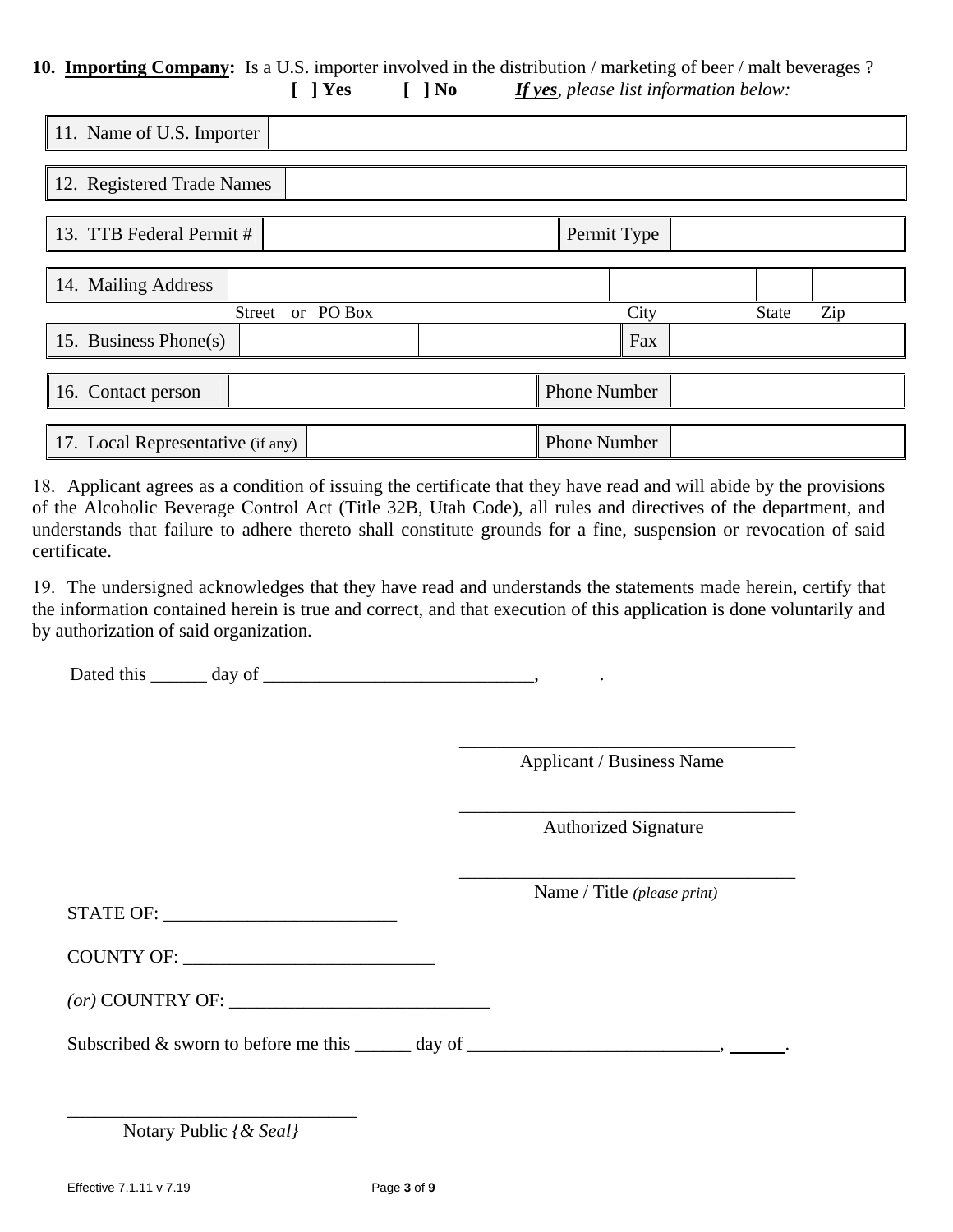1625 S 900 W • PO Box 30408 • Salt Lake City, UT 84130-0408 • Phone (801) 977-6800 • Fax (801) 977-6889

## Brewer – Located Outside Utah "Certificate of Approval" *BRAND REGISTRATION FOR BEER / MALT BEVERAGES (3.2% Alc/Wt)*

|                                             |                                 |                            | CERTIFICATE OF APPROVAL HOLDER (Brewing company as listed on application #1) |                                                      |                                                          | <b>DATE</b>                               |
|---------------------------------------------|---------------------------------|----------------------------|------------------------------------------------------------------------------|------------------------------------------------------|----------------------------------------------------------|-------------------------------------------|
|                                             |                                 |                            |                                                                              |                                                      |                                                          |                                           |
| <b>BEER / MALT BEVERAGE</b><br>(Brand Name) | <b>ALC</b><br>$\%$<br><b>WT</b> | AL.C<br>$\%$<br><b>VOL</b> | <b>BREWER / BREWERY LOCATION(S)</b><br>(List Actual Producer of Beer)        | <b>FEDERAL</b><br><b>TTB PERMIT</b><br><b>NUMBER</b> | <b>NAME OF BREWER</b><br>ON TTB LABEL<br><b>APPROVAL</b> | UTAH BEER DISTRIBUTOR(S)<br>& LOCATION(S) |
|                                             |                                 |                            |                                                                              |                                                      |                                                          |                                           |
|                                             |                                 |                            |                                                                              |                                                      |                                                          |                                           |
|                                             |                                 |                            |                                                                              |                                                      |                                                          |                                           |
|                                             |                                 |                            |                                                                              |                                                      |                                                          |                                           |
|                                             |                                 |                            |                                                                              |                                                      |                                                          |                                           |
|                                             |                                 |                            |                                                                              |                                                      |                                                          |                                           |
|                                             |                                 |                            |                                                                              |                                                      |                                                          |                                           |
|                                             |                                 |                            |                                                                              |                                                      |                                                          |                                           |
|                                             |                                 |                            |                                                                              |                                                      |                                                          |                                           |
|                                             |                                 |                            |                                                                              |                                                      |                                                          |                                           |
|                                             |                                 |                            |                                                                              |                                                      |                                                          |                                           |

Instructions: Use this form to register beer / malt beverage brands produced by certificate of approval holder; in addition, please submit: **1)** copy of TTB label approval for each brand and actual label for product shipped into Utah; **2)** Analysis of alcohol content (not to exceed 3.2% alc/wt or 4.0% alc/vol); **3)** notice of Utah wholesaler / geographical area assigned for distribution (brand & territorial agreement form available).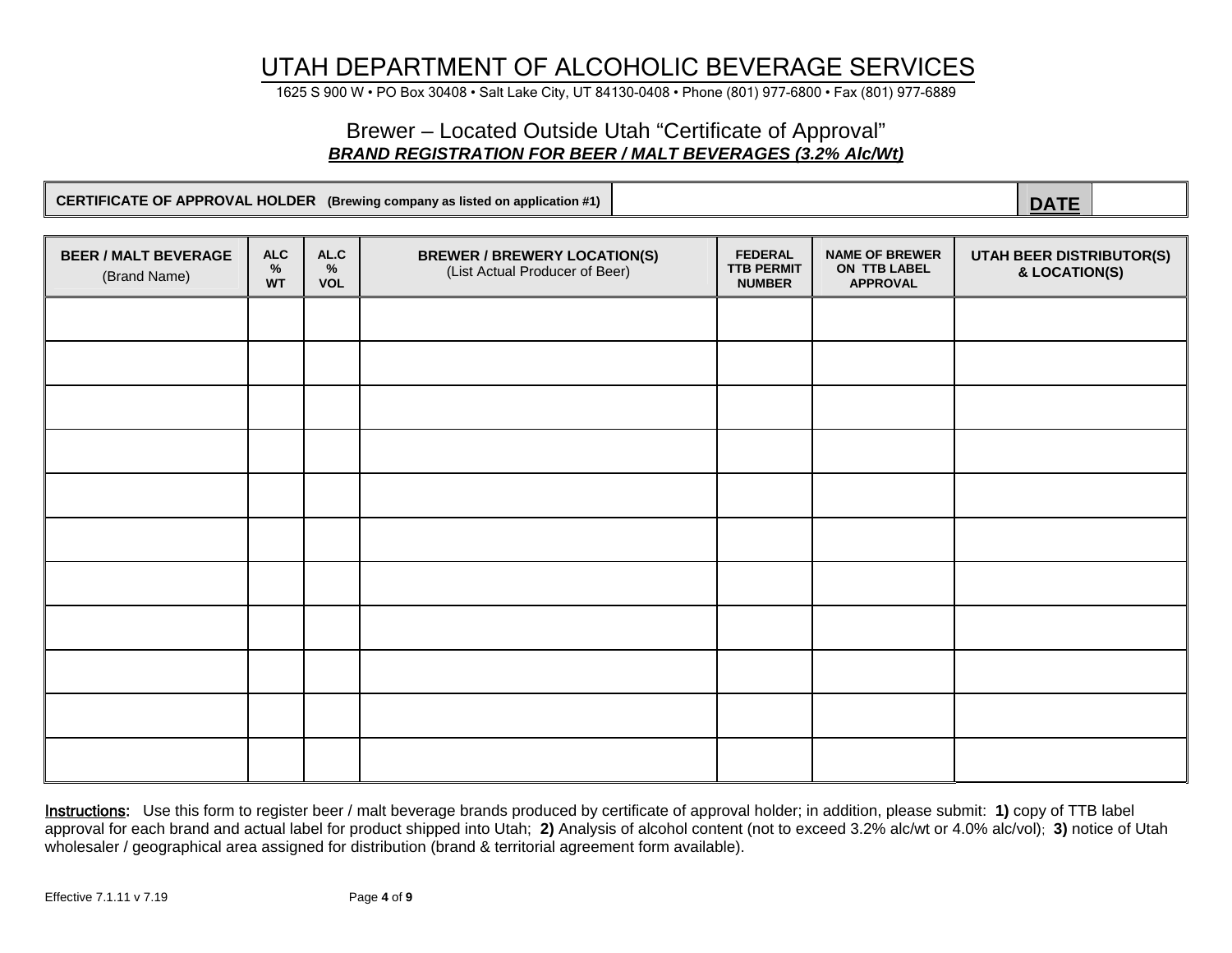1625 S 900 W • PO Box 30408 • Salt Lake City, UT 84130-0408 • Phone (801) 977-6800 • Fax (801) 977-6889 website: www.abc.utah.gov

### *"BEER - BRAND & TERRITORIAL AGREEMENT" for Brewer and Utah Beer Wholesaler*

| Name of Brewer / Agent |                 |      |                  | Is Agent a U.S. Importer? |         |
|------------------------|-----------------|------|------------------|---------------------------|---------|
| <b>Mailing Address</b> | Street / PO Box | City | State / Province | Zip/Postal<br>Code        | Country |

|  | Contact<br>Person |  | Phone |  | <b>FAX</b> |  |
|--|-------------------|--|-------|--|------------|--|
|--|-------------------|--|-------|--|------------|--|

 Pursuant to Utah Code 32B-13-202(7) and (8), the brewer / agent hereby assigns the following brands of beer (containing not more than 3.2% alc/wt or 4% alc/vol) to the Utah beer wholesaler listed below, for distribution to licensed retailers within the described geographical area(s).

Utah Beer Wholesaler Company

| Contact<br>Person | Phone | <b>FAX</b> |  |
|-------------------|-------|------------|--|
|-------------------|-------|------------|--|

List brands of beer / malt beverage *(3.2% alc/wt or 4% alc/vol) (attach list if necessary)*

List geographical areas within Utah for beer distribution to licensed retailers *(attach map is necessary)*

Brewer / Agent *(Authorized Signature & Title)* Nate and *Date* and *Date* and *Date* and *Date* and *Date* and *Date* 

Utah Beer Wholesaler *(Authorized Signature & Title)*

Date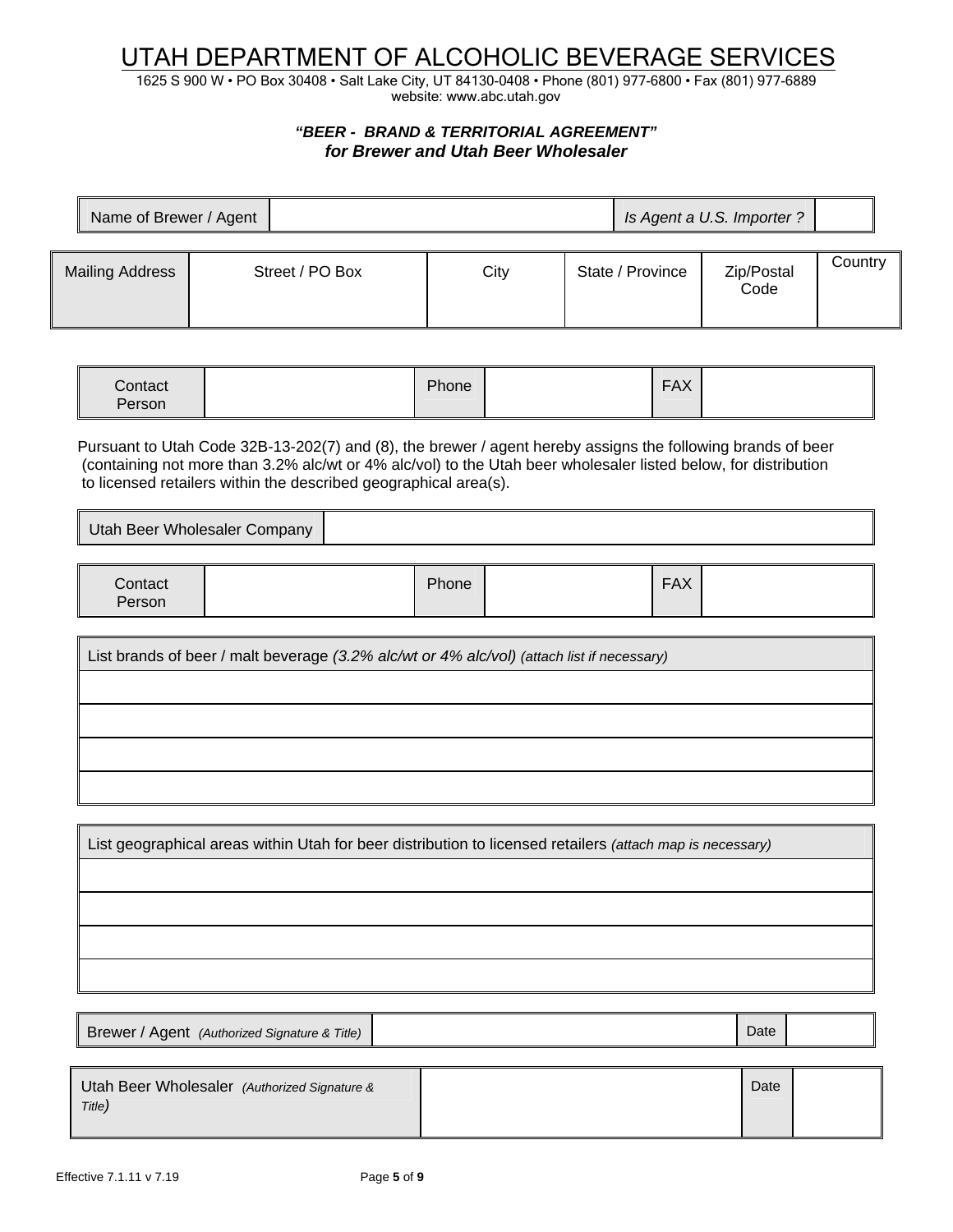## **TITLE 32B - ALCOHOLIC BEVERAGE CONTROL ACT CHAPTER 11 MANUFACTURING AND RELATED LICENSES ACT**

Effective July 1, 2011

#### **32B-11-201Commission's power to issue a manufacturing license -- Certificates of approval.**

(1) (a) Except as provided in Section 32B-11-202, before a person may manufacture an alcoholic product in this state, the person shall obtain an alcoholic product manufacturing license issued by the commission in accordance with this part.

- (b) A separate license is required for each place of storage, sale, and manufacture of an alcoholic product.
- (c) A violation of this Subsection (1) is a class B misdemeanor.

(2) The commission may issue an alcoholic product manufacturing license to a manufacturer whose business is located in this state for the storage, sale, and manufacture of an alcoholic product for each type of manufacturing license provided by this chapter.

(3) The types of manufacturing licenses issued under this chapter are known as:

- (a) a winery manufacturing license;
- (b) a distillery manufacturing license; and
- (c) a brewery manufacturing license.
- (4) (a) A brewer located outside the state is not required to be licensed under this chapter.

(b) A brewer described in Subsection (4)(a) shall obtain a certificate of approval from the department before selling or delivering:

- (i) beer to a beer wholesaler licensee in this state;
- (ii) a flavored malt beverage to:
- (A) the department; or
- (B) a military installation; or
- (iii) if a small brewer, beer to one of the following in the state:
- (A) a beer wholesaler licensee;
- (B) a beer retailer; or
- (C) an event permittee.
- (c) To obtain a certificate of approval, a brewer shall submit to the department:
- (i) a written application in a form prescribed by the department;
- (ii) a nonrefundable \$75 application fee;
- (iii) an initial certificate of approval fee of \$300 that is refundable if a certificate of approval is not issued;
- (iv) evidence of authority from the federal Alcohol and Tobacco Tax and Trade Bureau of the United States
- Department of the Treasury to brew beer, heavy beer, or a flavored malt beverage; and
	- (v) any other information the commission or department may require.
- (d) (i) One of the following shall sign and verify a written application under this Subsection (4) by oath or affirmation:
	- (A) a partner if the brewer is a partnership; or
- (B) an executive officer, manager, or person specifically authorized by a corporation or limited liability company to sign the application.
- (ii) A brewer filing an application shall attach to the application written evidence of the authority of the person described in Subsection (4)(d)(i) to sign the application.
	- (e) (i) A certificate of approval under this Subsection (4) expires on December 31 of each year.
- (ii) A brewer desiring to renew its certificate of approval shall submit to the department by no later than November 30 of the year the certificate of approval expires:
	- (A) a completed renewal application in the form prescribed by the department; and
	- (B) a renewal fee of \$250.
- (iii) Failure to meet the renewal requirements results in an automatic forfeiture of the certificate of approval effective on the date the existing certificate of approval expires.
- (5) (a) An importer or supplier of beer, heavy beer, or flavored malt beverages who is not required to be licensed under this title shall obtain a certificate of approval from the department before selling or delivering:
	- (i) beer to a beer wholesaler licensee in this state; or
	- (ii) heavy beer or a flavored malt beverage to:
	- (A) the department; or
	- (B) a military installation.

(b) To obtain a certificate of approval, an importer or supplier described in Subsection (5)(a) shall submit to the department:

- (i) a written application in a form prescribed by the department;
- (ii) a nonrefundable \$75 application fee;
- (iii) an initial certificate of approval fee of \$300 that is refundable if a certificate of approval is not issued;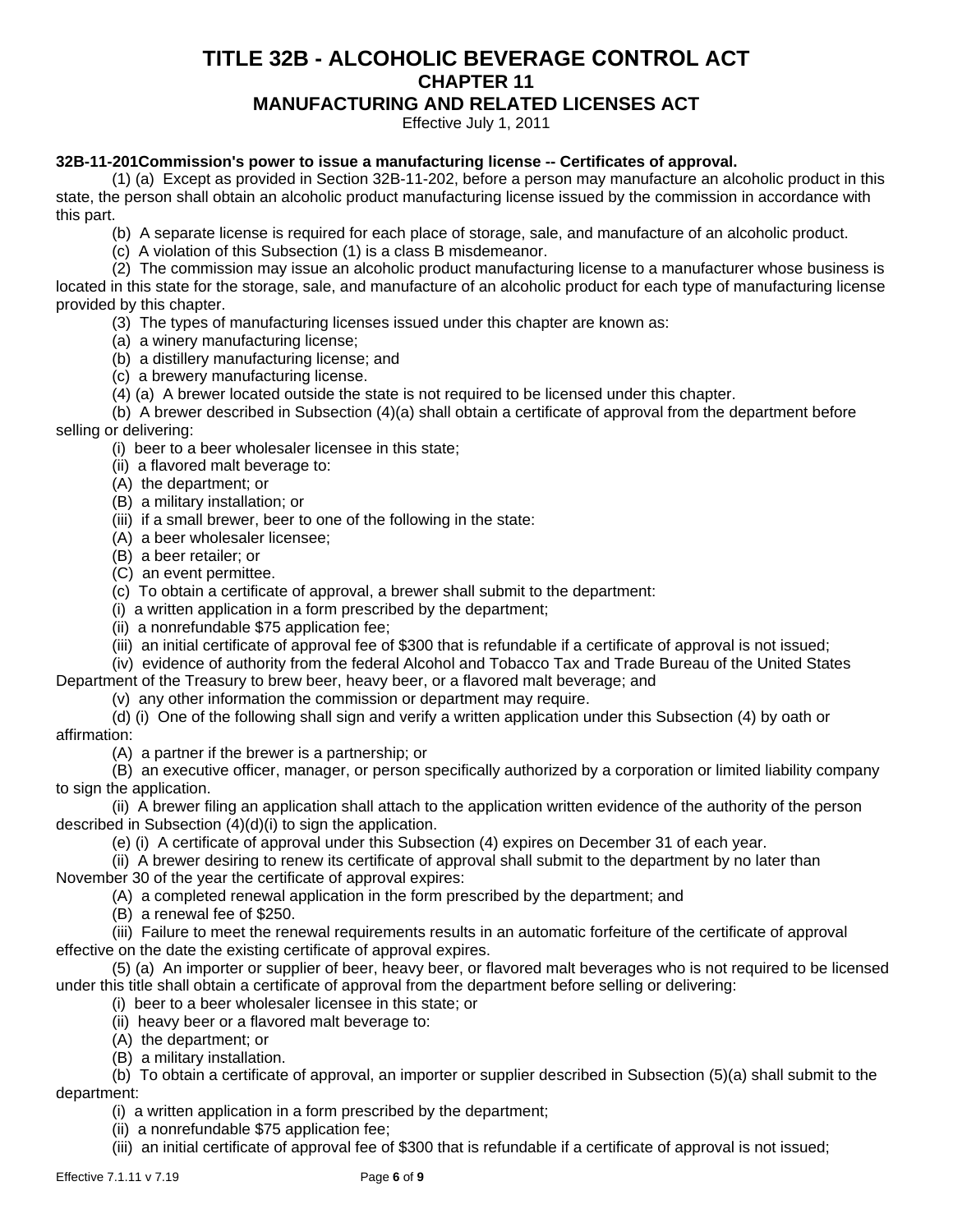(iv) evidence of authority from the federal Alcohol and Tobacco Tax and Trade Bureau of the United States Department of the Treasury to brew beer, heavy beer, or a flavored malt beverage; and

(v) any other information the commission or department may require.

(c) (i) One of the following shall sign and verify a written application under this Subsection (5) by oath or affirmation:

(A) a partner if the importer or supplier is a partnership; or

(B) an executive officer, manager, or person specifically authorized by a corporation or limited liability company to sign the application.

(ii) An importer or supplier filing an application under this Subsection (5) shall attach to the application written evidence of the authority of the person described in Subsection (5)(c)(i) to sign the application.

(d) (i) A certificate of approval under this Subsection (5) expires on December 31 of each year.

(ii) An importer or supplier desiring to renew its certificate of approval shall submit to the department by no later than November 30 of the year the certificate of approval expires:

(A) a completed renewal application in the form prescribed by the department; and

(B) a renewal fee of \$250.

(iii) Failure to meet the renewal requirements results in an automatic forfeiture of the certificate of approval effective on the date the existing certificate of approval expires.

(6) (a) Subject to Subsection (7), a brewer, importer, or supplier required to hold a certificate of approval under this section may not distribute beer in this state except under a written agreement with a beer wholesaler licensee in this state.

(b) An agreement described in Subsection (6)(a) shall:

(i) create a restricted exclusive sales territory that is mutually agreed upon by the persons entering into the agreement;

(ii) designate the one or more brands that may be distributed in the sales territory; and

(iii) set forth the exact geographical area of the sales territory.

(c) A brewer, importer of beer, or supplier of beer may have more than one agreement described in this

Subsection (6) if each brand of the brewer, importer, or supplier distributed in the state is covered by one exclusive sales territory.

(d) A brewer, importer of beer, or supplier of beer may not enter into an agreement with more than one beer wholesaler licensee to distribute the same brand of beer in the same sales territory or any portion of the sales territory.

(7) A small brewer is not subject to the requirements of Subsection (6).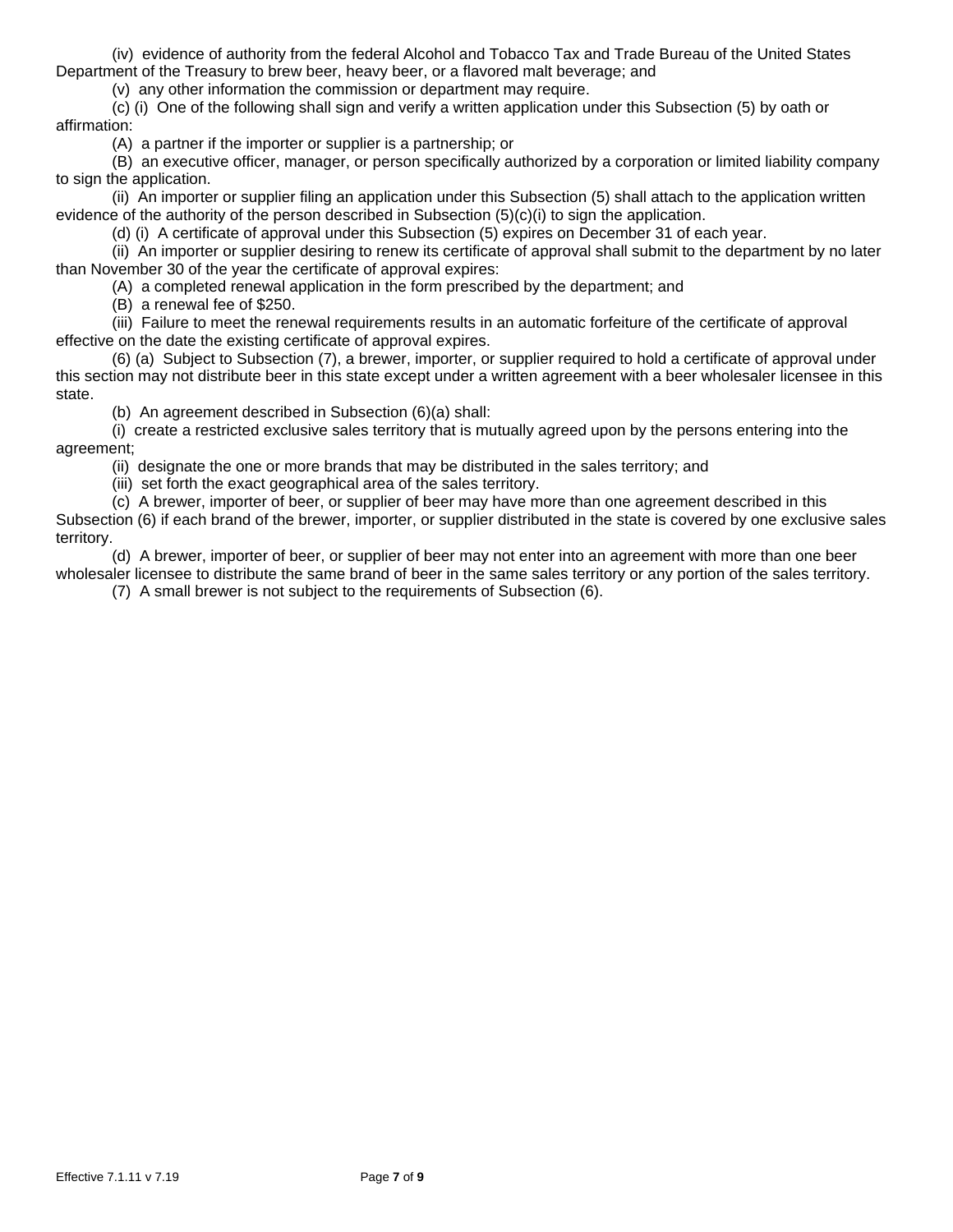## **R81. Alcoholic Beverage Services, Administration. R81-8. Manufacturers (Distillery, Winery, Brewery).**

#### **R81-8-2. Out of State Business. (proposed changes indicated)**

(1) Purpose. Pursuant to 32B-11-201(4), brewers located outside the state must obtain a certificate of approval from the department before selling or delivering beer containing an alcohol content of less than 4% alcohol by volume to licensed beer wholesalers in this state, or if a small brewer, to licensed beer wholesalers or retailers in this state. These certificates must be renewed annually.

In addition to issuing certificates of approval to brewers who actually produce the beer, the department has also issued certificates to (1) importers that hold federal permits, and have the contractual rights to distribute and market beer for foreign breweries; and (2) marketing agents that distribute and market beer for domestic breweries. The department has also allowed brewers with a certificate of approval to market the products on behalf of other brewers under that certificate. However, this has resulted in a loss of direct regulatory authority over the breweries that actually produce the beer.

This rule ensures that each producer of beer obtain its own certificate of approval to allow its beer to be sold or delivered in this state.

(2) Application of Rule.

(a) A certificate of approval to sell or deliver beer in this state

under  $[32A-8-101(4)]$   $32B-11-201(4)$  may be issued only to the company that is ultimately responsible for producing the beer. The company holding the certificate may not allow another brewery to sell or deliver beer to this state under the certificate holder's certificate. A certificate of approval may not be issued to any third party such as an importer or marketing agent that does not actually manufacture or produce alcoholic beverages.

(b) This rule does not preclude the company that holds the certificate of approval from having its brand of beer produced by another brewery under contract under the brand name of the certificate holder's company. However, the certificate holder is responsible to ensure that any beer produced by the contract-brewery complies with the alcoholic beverage laws of this state. Any violations committed by the contract brewery will be the responsibility of the certificate holder.

(c) A distillery or winery that has beer produced for it by a brewery under contract under the distillery's or winery's brand name is deemed to be a "brewery" for purposes of  $[32A-8-101(4)]32B-11-201(4)$ , and may be issued a certificate of approval. However, the distillery or winery is responsible to ensure that any beer produced by the contract-brewery complies with the alcoholic beverage laws of this state. Any violations committed by the contract brewery will be the responsibility of the distillery or winery that holds the certificate.